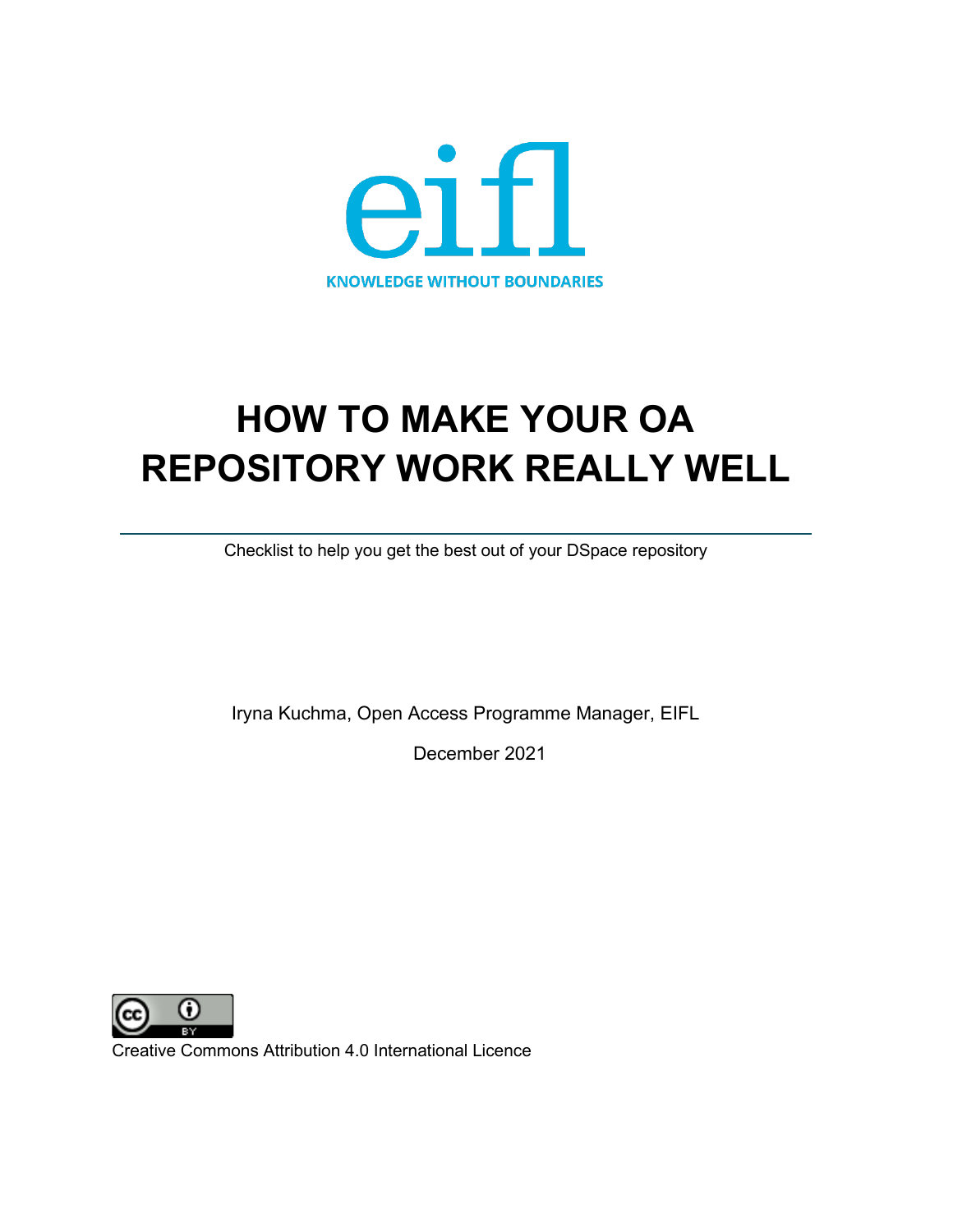## <span id="page-1-0"></span>*Table of Contents*

| Do you have backup/restore procedures and policies for disaster recovery? 4      |  |
|----------------------------------------------------------------------------------|--|
|                                                                                  |  |
|                                                                                  |  |
|                                                                                  |  |
|                                                                                  |  |
|                                                                                  |  |
| Does your repository offer a good user experience for smartphones and tablets?10 |  |
|                                                                                  |  |
|                                                                                  |  |
|                                                                                  |  |
|                                                                                  |  |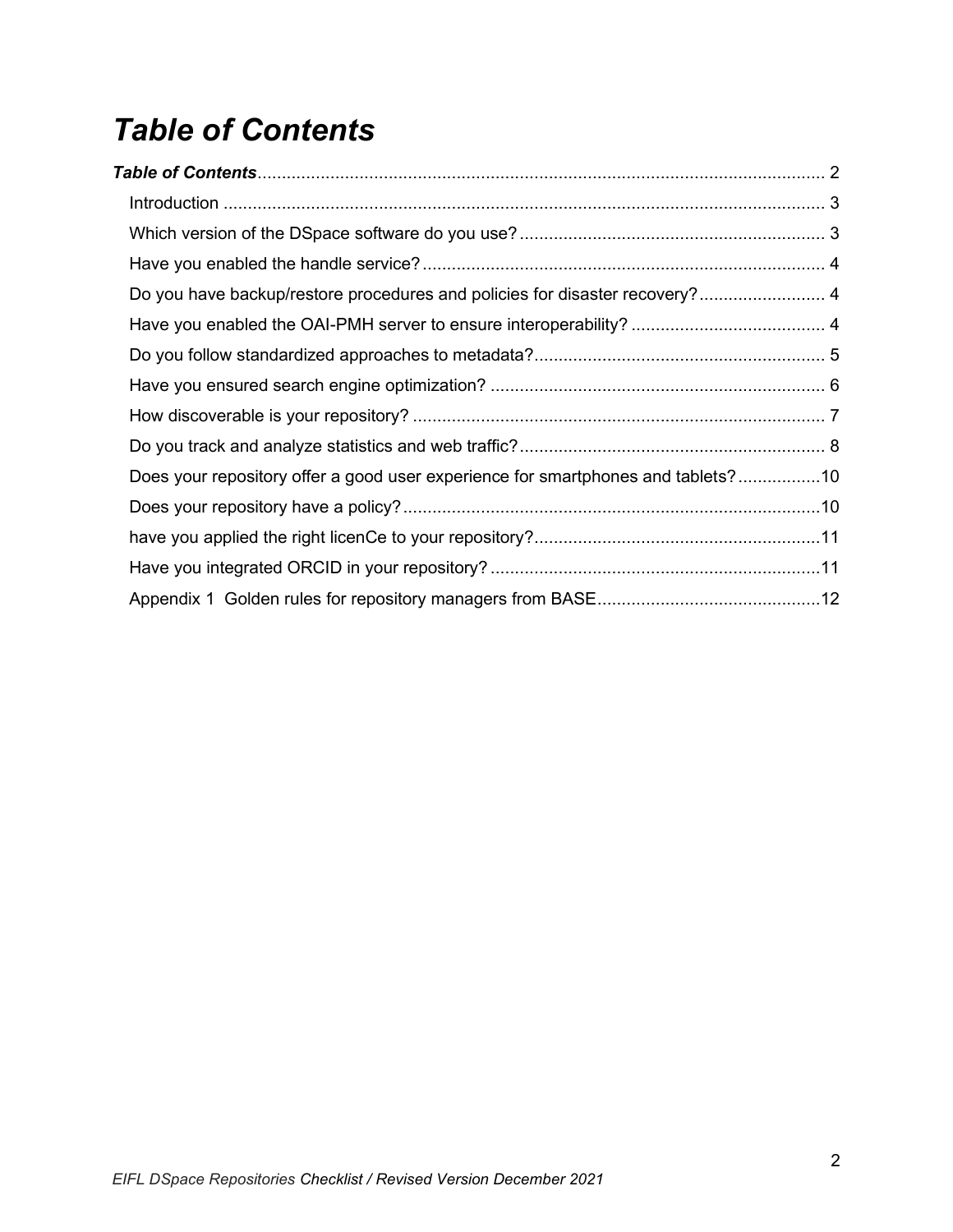### <span id="page-2-0"></span>**INTRODUCTION**

One of the EIFL Open Access Programme goals is to enhance open access (OA) repositories in EIFL partner countries. This means ensuring that they work well together with other systems and platforms, and include new repository functionalities that make repositories more userfriendly and enable easier sharing of research outputs.

We have therefore created this checklist of tips for improving OA repositories that are built with DSpace software. This is a living document that we update periodically. It started with tips drawn from a series of seven webinars organized by EIFL with invited experts from the Institute of Development Studies (IDS, United Kingdom) and Stellenbosch University (South Africa), from January to May 2016. The experts, Nason Bimbe (IDS), and Hilton Gibson (Stellenbosch University), shared suggestions and good practices in setting up and running OA repositories using DSpace free and open source software, which is the most commonly used repository software in EIFL partner countries. This is the fifth revision of the checklist.

### <span id="page-2-1"></span>**WHICH VERSION OF THE DSPACE SOFTWARE DO YOU USE?**

Always run your repository with the latest software versions (or no more than one version behind). The current latest release is DSpace 7.1, providing new features, security and bug fixes to the 7.x platform.

DSpace 7 is the largest release in the history of DSpace software. DSpace 7 introduces a brand new (Angular-base) User Interface (UI), which brings together the best of both the JSPUI and XMLUI worlds – two different UIs that prior versions of DSpace (v6.x and below) used and which are no longer supported in v7. This new UI is also backed by a brand new REST API, which opens all data and features to the web, allowing DSpace to integrate or interact with external systems/services. DSpace 7.1 [Latest Release page](https://duraspace.org/dspace/download/) provides download and installation links and new major feature highlights. Many more new and redesigned features are listed in these [Release Notes.](https://wiki.lyrasis.org/display/DSDOC7x/Release+Notes) Much more information is also available in the [DSpace 7 Documentation.](https://wiki.lyrasis.org/display/DSDOC7x/) Full installation instructions are available at [Installing DSpace.](https://wiki.lyrasis.org/display/DSDOC7x/Installing+DSpace) Upgrading instructions are available at [Upgrading DSpace.](https://wiki.lyrasis.org/display/DSDOC7x/Upgrading+DSpace)

The previous version of software – DSpace 6.3 can be downloaded from [GitHub \(dspace-6.3](https://github.com/DSpace/DSpace/releases/tag/dspace-6.3)  [release\)](https://github.com/DSpace/DSpace/releases/tag/dspace-6.3) and is a bug fix release to the DSpace 6.x platform. See the [DSpace 6.x Release](https://wiki.duraspace.org/display/DSDOC6x/Release+Notes)  [Notes](https://wiki.duraspace.org/display/DSDOC6x/Release+Notes) for more information. Documentation is available at [DSpace 6.x Documentation.](http://wiki.duraspace.org/display/DSDOC6x/) DSpace 6.3 upgrade instructions are available at [Upgrading DSpace.](https://wiki.duraspace.org/display/DSDOC6x/Upgrading+DSpace) Nason Bimbe has prepared useful notes on how to upgrade from DSpace 5.x to 6.x with XMLUI, available [here.](https://doi.org/10.5281/zenodo.1095492)

Please note that DSpace 4x isn't any longer supported and you should upgrade your software as soon as possible.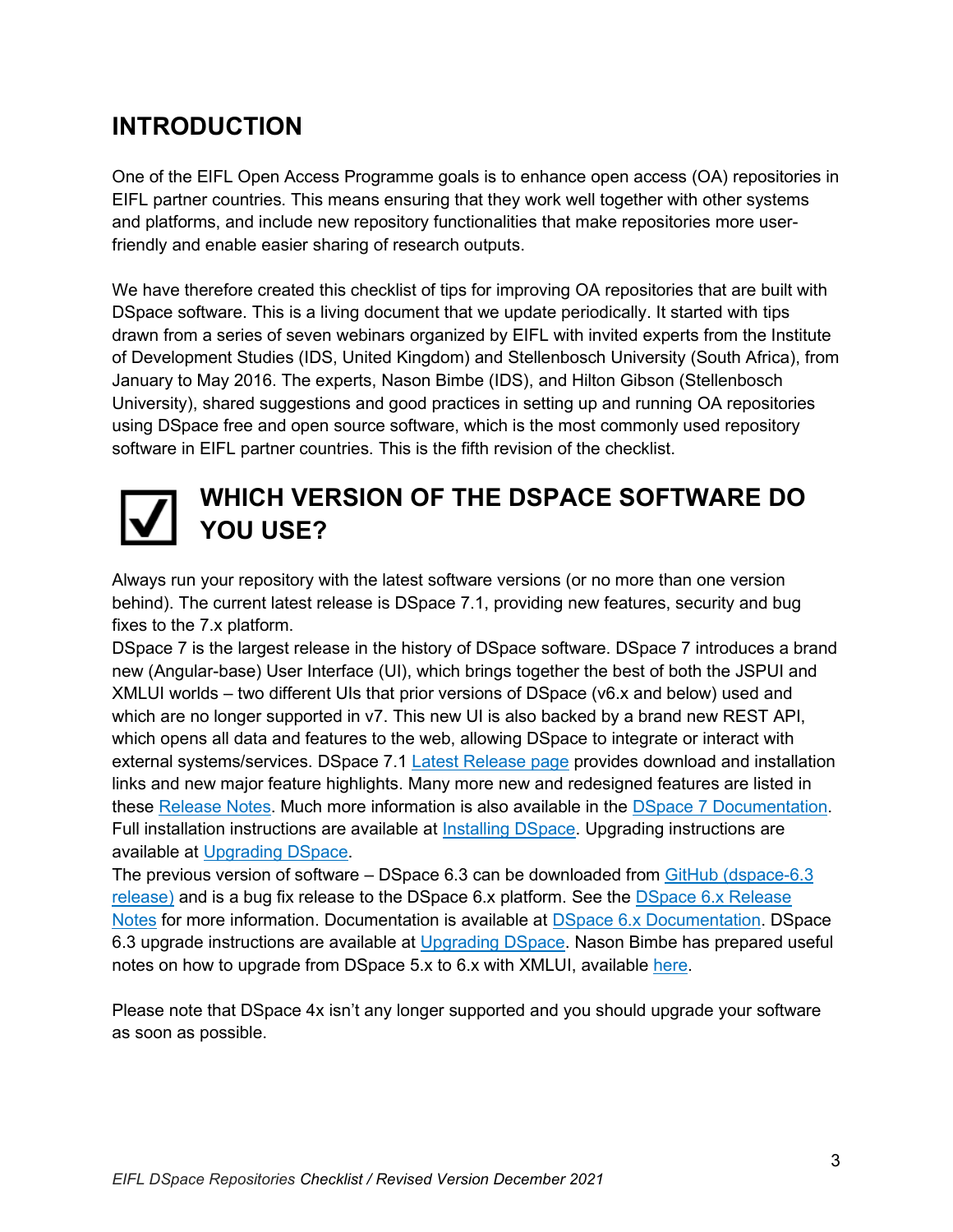

## <span id="page-3-0"></span>**HAVE YOU ENABLED THE HANDLE SERVICE?**

Make sure you enable the handle service, which allows you to apply a short URL, which is persistent, for the purposes of citation and discovery on the web.

Find out more about enabling the handle service by visiting these websites:

- Prefix registration:<http://www.handle.net/prefix.html>
- Payment:<http://www.handle.net/payment.html>
- Guides:<http://www.handle.net/documentation.html> [http://wiki.lib.sun.ac.za/index.php/SUNScholar/Handle\\_Server](http://wiki.lib.sun.ac.za/index.php/SUNScholar/Handle_Server)
- Video tutorial: <https://youtu.be/sE5rBPRLS0Q>
- Documentation: [https://wiki.duraspace.org/display/DSDOC6x/Installing+DSpace#InstallingDSpace-](https://wiki.duraspace.org/display/DSDOC6x/Installing+DSpace#InstallingDSpace-TheHandleServer)**[TheHandleServer](https://wiki.duraspace.org/display/DSDOC6x/Installing+DSpace#InstallingDSpace-TheHandleServer)**



### <span id="page-3-1"></span>**DO YOU HAVE BACKUP/RESTORE PROCEDURES AND POLICIES FOR DISASTER RECOVERY?**

Since your repository is now the vehicle for maintaining the permanent digital academic research record of your institution, you will want to make sure it is backed up and monitored correctly.

Find out more about backup and recovery strategies and systems [here](http://wiki.lib.sun.ac.za/index.php/SUNScholar/Disaster_Recovery) and watch [this short](https://youtu.be/c7cO70G6w1s)  [tutorial.](https://youtu.be/c7cO70G6w1s)



### <span id="page-3-2"></span>**HAVE YOU ENABLED THE OAI-PMH SERVER TO ENSURE INTEROPERABILITY?**

"The real value of repositories lies in the potential to interconnect them to create a network of repositories, a network that can provide unified access to research outputs and be (re-) used by machines and researchers. However, in order to achieve this potential, we need interoperability, …the ability for systems to communicate with each other and pass information back and forth in a usable format... Within repositories, interoperability occurs in multiple ways. At the system level, interoperability occurs when repositories are set up in such a way that they allow for data or digital objects to be passed into or out of repositories via external systems. One example, the Protocol for Metadata Harvesting (OAI-PMH), specifies certain criteria that must be met in order to allow external, third-party systems to access and harvest metadata from repositories." [\(The](https://www.coar-repositories.org/files/A-Case-for-Interoperability-Final-Version.pdf)  [Case for Interoperability for Open Access Repositories,](https://www.coar-repositories.org/files/A-Case-for-Interoperability-Final-Version.pdf) COAR)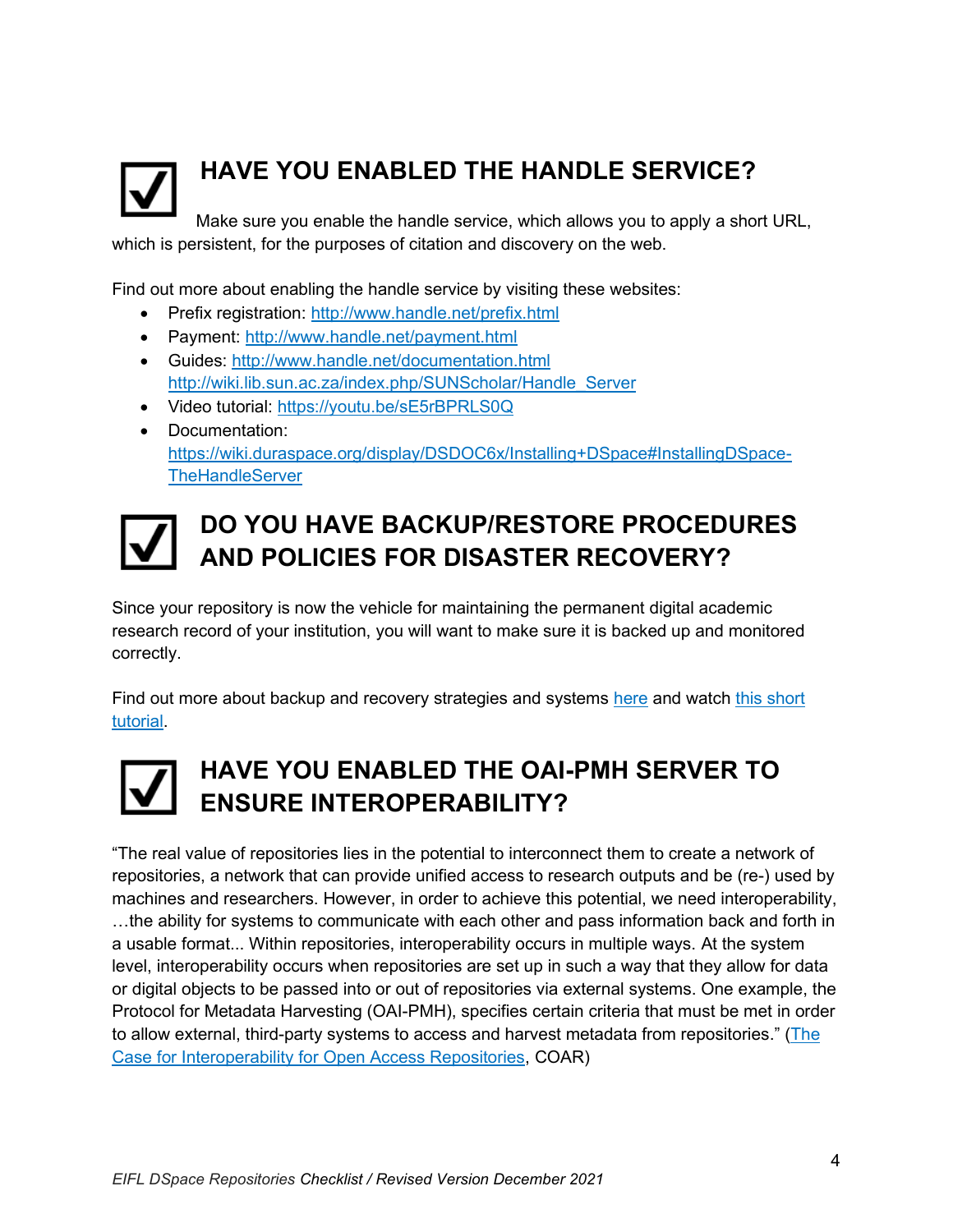The [Open Archives Initiative Protocol for Metadata Harvesting \(OAI-PMH\)](https://www.openarchives.org/pmh/) is a low-barrier mechanism for repository interoperability.

Configurations for the OAI-PMH server are held in OAI-PMH crosswalks and [dspacesource]/config/modules/oai.cfg.]

NOTE: If you need to change the default behaviour, you may need to alter the OAI-PMH crosswalks and [dspacesource]/config/modules/oai.cfg].

To enable DSpace's OAI-PMH server, just make sure the [dspace]/webapps/oai/ web application is available from your Servlet Container (usually Tomcat). You can test that it is working by sending a request to[:](about:blank) http://[full-URL-to-OAI-PMH]/request?verb=Identify.

If you are harvesting content (bitstreams and metadata) from an external DSpace installation via OAI-PMH & OAI-ORE, you should first verify that the external DSpace installation allows for OAI-ORE harvesting. More details are a[t](https://wiki.duraspace.org/display/DSDOC6x/OAI) <https://wiki.duraspace.org/display/DSDOC6x/OAI> an[d](http://wiki.lib.sun.ac.za/index.php/SUNScholar/Remote_Harvest) [http://wiki.lib.sun.ac.za/index.php/SUNScholar/Remote\\_Harvest.](http://wiki.lib.sun.ac.za/index.php/SUNScholar/Remote_Harvest)

Go to BASE [OAI-PMH validator OVAL](http://oval.base-search.net/) and validate your OAI-PMH to verify that everything was configured correctly.

## <span id="page-4-0"></span>**DO YOU FOLLOW STANDARDIZED APPROACHES TO METADATA?**

Interoperability across repositories also requires standardized approaches to metadata. Aim for as comprehensive metadata as possible. Try to include all descriptive information provided in the resource that you upload to your repository.

The [COAR Repository Toolkit](https://coartraining.gitbook.io/coar-repository-toolkit/interoperability/metadata-and-vocabularies) explains: "Ideally, repositories will expose their metadata using common schema and vocabularies so that the records can be standardized, and aggregated by repository networks. In turn, these networks can develop more useful services with the metadata, such as tracking OA, discovery of content, and analytics."

"Currently most repositories expose their metadata through the Open Archives Initiative - Protocol for Metadata Harvesting (OAI-PMH). This protocol allows the repository to use a variety of metadata profiles, in addition to the simple OAI-DC metadata format based on Dublin Core (DC). For generic data repositories, the DataCite metadata schema is the most widely used. Domain-based metadata schemas may also be used by repositories that specialize in collecting content from a specific discipline.

"In addition, there are regional guidelines for repositories defined by certain repository networks, such as LA Referencia (Latin America) and OpenAIRE (Europe) require the adoption of certain specific metadata elements and vocabularies in order to provide services based on the metadata they aggregate."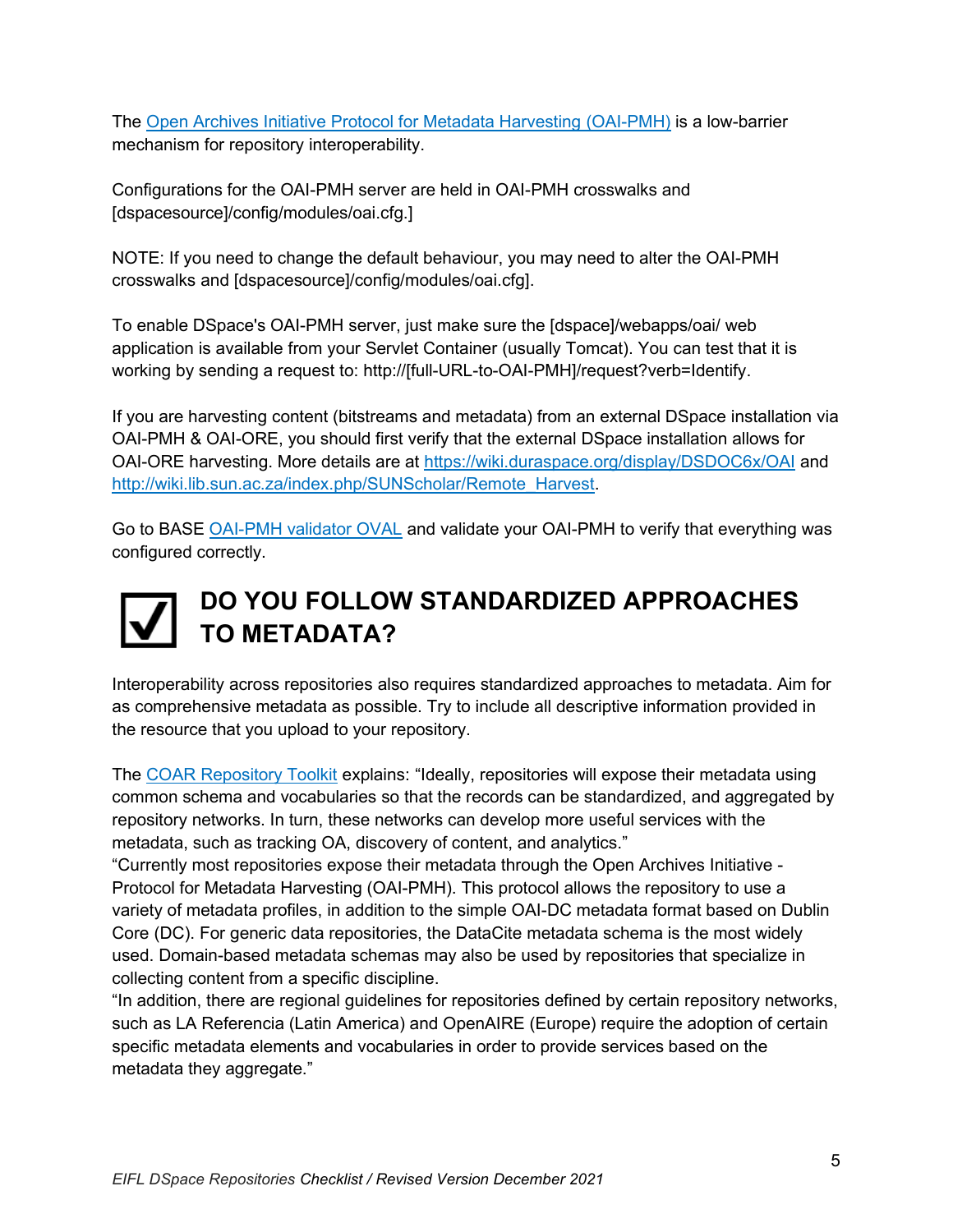LIBSENSE initiative, coordinated by WACREN (West and Central African Research and Education Network), COAR and EIFL, outlined metadata guidelines for African repositories and recommended use of controlled vocabularies - "lists of standardized terminology, words, or phrases, used for indexing or content analysis and information retrieval, usually in a defined information domain." (CASRAI). The draft LIBSENSE document is available [here.](https://spaces.wacren.net/pages/viewpage.action?pageId=4587538) See also Appendix 1: A set of 'golden rules' from BASE.

The use of controlled vocabularies for bibliographic metadata "ensures that everyone is using the same word to mean the same thing". The [COAR Controlled Vocabularies](https://vocabularies.coar-repositories.org/) offer the [Resource](https://vocabularies.coar-repositories.org/resource_types/)  [Type vocabulary,](https://vocabularies.coar-repositories.org/resource_types/) the [Access Rights vocabulary](https://vocabularies.coar-repositories.org/access_rights/) and [the Version Type vocabulary.](https://vocabularies.coar-repositories.org/version_types/) They could be implemented in repositories operating on DSpace by customizing input forms or using the Dspace software functionality, see a step by step guide [here.](https://coar-repositories.github.io/vocabularies-implementation-guide/#implementation-in-dspace-and-dspace-cris) And if you want to translate the vocabularies in your language, please [get in touch!](https://vocabularies.coar-repositories.org/about/)



### <span id="page-5-0"></span>**HAVE YOU ENSURED SEARCH ENGINE OPTIMIZATION?**

Search engines work by crawling web pages using their own web crawlers or search engine bots. They are good at finding HTML files, but since DSpace content is in a database system you will need to tell the crawler how to get to that content.

First you need to make sure that you generate sitemaps. These can be generated through the Cron job # Generate sitemaps at 6:00 am local time each day 0 6 \* \* \* [dspace]/bin/dspace generate-sitemaps. This will generate the sitemaps that are accessible at http://{your-DSpace-URL}/sitemap and http://{yourDSpace-URL}/htmlmap

Make sure also that the robots.txt contains directives to these paths. You will need the robots.txt placed in the root of your DSpace site. Make sure the robots.txt contains directives for what can and cannot be indexed Details of robots.txt structure and instructions are a[t](https://wiki.duraspace.org/display/DSDOC6x/Search+Engine+Optimization) [https://wiki.duraspace.org/display/DSDOC6x/Search+Engine+Optimization.](https://wiki.duraspace.org/display/DSDOC6x/Search+Engine+Optimization)

There is more information in [this useful resource.](http://wiki.lib.sun.ac.za/index.php/SUNScholar/Repository_Website_Metrics)

And check out the [recording](https://youtu.be/VPXRPi-kES4) and [slides](http://doi.org/10.5281/zenodo.894564) from the COAR webinar with Kenning Arlitsch 'Driving Traffic to Institutional Repositories: How Search Engine Optimization can increase the number of downloads from IR'.

For many researchers, Google Scholar is the first entry point for finding scientific articles. Check out the following resources:

- [Inclusion Guidelines for Webmasters](https://scholar.google.com/intl/en/scholar/inclusion.html#overview)
- Recording and slides from DSpace and Google Scholar Webinars in which Monica Westin of Google Scholar shows how Google Scholar indexing works and what is required to ensure the inclusion of repositories. The webinars cover the most common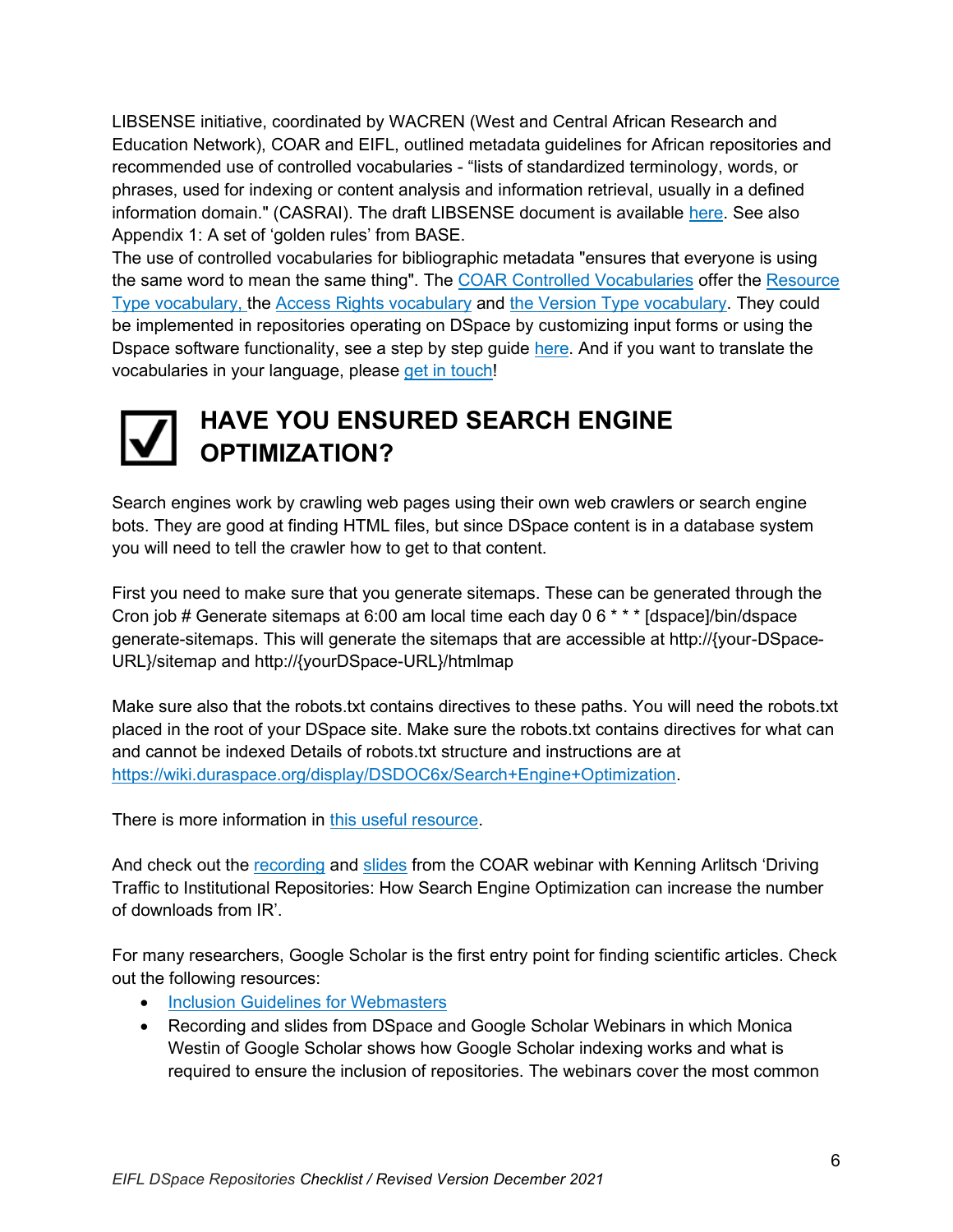DSpace repository indexing issues, how they can be identified and resolved, and how to check the coverage of your repository in Google Scholar.

- o [DSpace and Google Scholar Webinar for Ghana](https://wiki.duraspace.org/display/DSPACE/Webinar+-+DSpace+and+Google+Scholar+Webinar+for+Ghana)
- o [DSpace and Google Scholar Webinar for Uganda](https://wiki.duraspace.org/display/DSPACE/DSpace+and+Google+Scholar+Webinar+for+Uganda)



### <span id="page-6-0"></span>**HOW DISCOVERABLE IS YOUR REPOSITORY?**

How easy is it to find your repository?

#### **OpenDOAR**

In order to ensure that content in your repository can be found, [register](https://www.jisc.ac.uk/forms/register-your-repository-in-opendoar) it with [OpenDOAR,](http://v2.sherpa.ac.uk/opendoar/) the global Directory of Open Access Repositories.

#### **CORE**

Once registered with OpenDOAR, your repository can be picked up by other services such as [CORE,](https://core.ac.uk/) which aggregates OA content, benefiting those whose content is used and increasing its impact. As well as offering a web-based search engine, CORE also provides programmable access to metadata and full-text for text mining.

You could also directly [register](https://core.ac.uk/services/repository-dashboard) your repository with CORE.

CORE offers a [repository plugin,](https://core.ac.uk/services/recommender/) which provides recommendations on related publications to users. It can be installed in repositories to suggest similar full-text items available in your or other OA repositories. CORE validates that all recommended articles are free to read and can be accessed without a paywall. Read more on how the algorithm works in the [CORE](https://core.ac.uk/about/research-outputs/)  [research](https://core.ac.uk/about/research-outputs/) section. For those with access to the [CORE Repository Dashboard](https://core.ac.uk/services/repository-dashboard/) – the Recommender installation guidelines and an installation key can be accessed via the Dashboard. Log into the Dashboard and then choose the tab *Get the recommender*. Otherwise, visit the CORE [registration page](https://core.ac.uk/recommender/register/) to gain access to the Recommender. Find out more about the CORE Recommender in this [CORE blog post.](https://blog.core.ac.uk/2016/10/04/core-recommender/)

#### **BASE**

[Register](https://www.base-search.net/about/en/suggest.php) your repository with [BASE](https://www.base-search.net/) – one of the world's most voluminous search engines especially for academic web resources. (See also Appendix 1: A set of 'golden rules' from BASE that will help you optimize your repository discoverability.)

#### **Unpaywall**

Services and browser extensions like [Unpaywall](https://unpaywall.org/) and [Open Access Button](https://openaccessbutton.org/) – that locate freely available copies of research articles published in subscription-based journals and available in OA repositories – use CORE and BASE data.

If you want to make sure that content from your repository appears in Unpaywall, check whether it is listed among the data sources at [https://unpaywall.org/sources.](https://unpaywall.org/sources) And if you'd like to add your repository to their list of sources, you can submit your repository for indexing via [this form.](https://goo.gl/forms/HBOMqdSFOHEeFOwj1)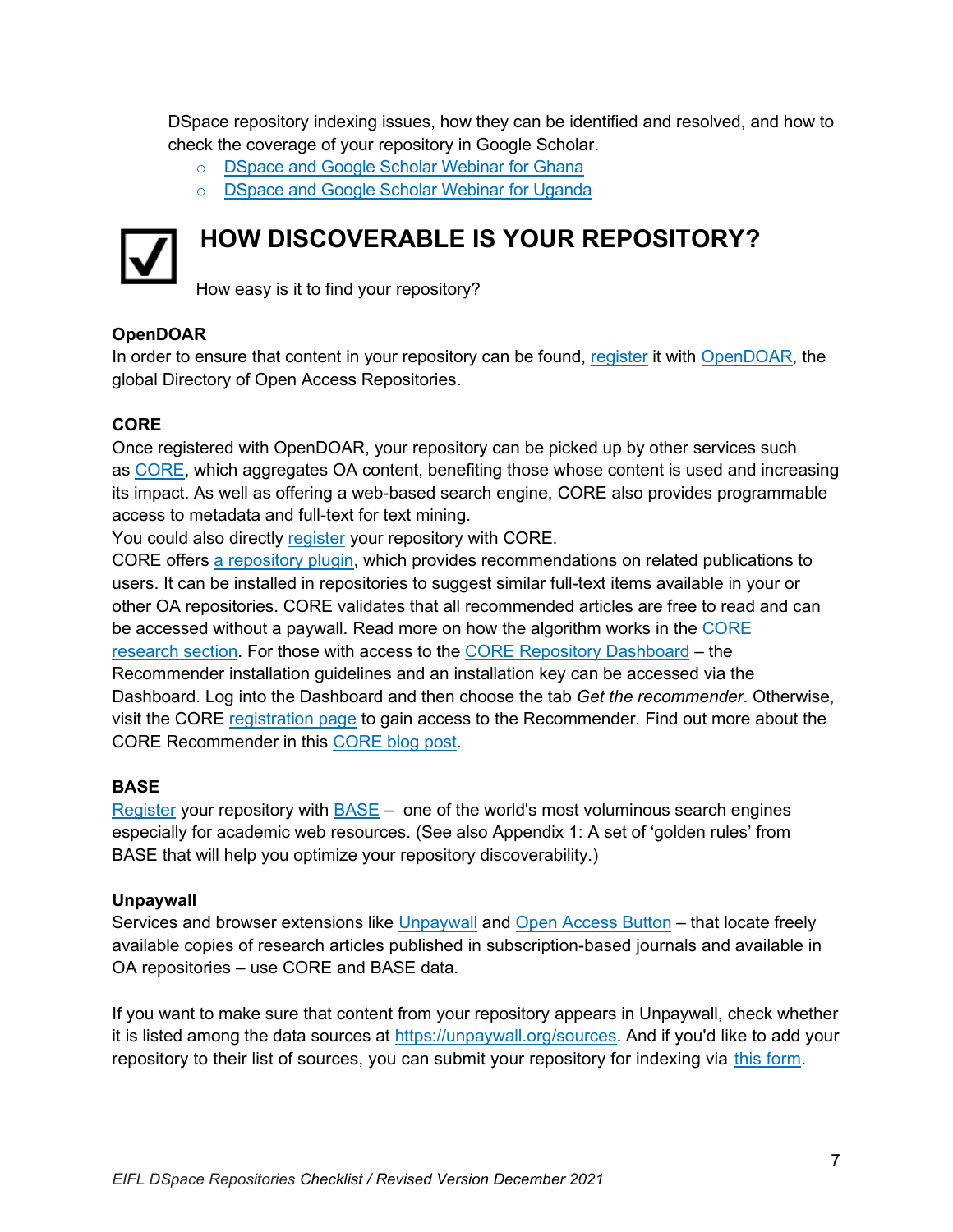Institutional repository managers can use Unpaywall data to find OA resources that faculty have posted online, but which they have not deposited in their institutional repository. These can be automatically ingested (included), significantly increasing institutional repository coverage without needing to convince faculty to deposit. For example, SwePub (national repository of Sweden) added 75,000 new OA records, increasing the number of OA records by over 30%, while the smaller Carleton University repository added 1,000 OA records, doubling their full text coverage. There are a few good ways to access Unpaywall data for this use case: [download the whole dataset](https://unpaywall.org/products/snapshot) or [check lists of records by DOI](https://unpaywall.org/products/simple-query-tool)[.](https://blog.impactstory.org/elsevier-data-feed/)

### **OpenAIRE**

With OpenAIRE registration you could reach a wider audience around the world and be part of an interlinked repository network. OpenAIRE's Notification Broker Service helps to enrich your metadata. Read more in these two guides: 'Provide – [How to validate and register your data](https://www.openaire.eu/validator-registration-guide)  [source](https://www.openaire.eu/validator-registration-guide)' and 'Provide – [How to enrich research artefacts](https://www.openaire.eu/content-enrichment-guide)', and sign in for the Provide Dashboard [here.](https://provide.openaire.eu/)

### **Wikipedia**

Do you know how many Wikipedia pages are linking to your repository content? To check, go to the External links search page<https://en.wikipedia.org/wiki/Special:LinkSearch> and enter the url of your repository to identify which Wikipedia pages link to your repository content. This page exclusively searches the English Wikipedia and to search the instances of Wikipedia in other languages, just copy the path /w/index.php?target=&title=Special%3ALinkSearch or /wiki/Special:LinkSearch in the Wikipedia instance of choice. Here is a French example: [https://fr.wikipedia.org/w/index.php?title=Sp%C3%A9cial:Recherche\\_de\\_lien&target=](https://fr.wikipedia.org/w/index.php?title=Sp%C3%A9cial:Recherche_de_lien&target). Wikipedia increases the visibility of your content and could be one of the societal impact indicators. Check out [this Atmire article](https://www.atmire.com/articles/detail/wikipedia-assessing-and-maintaining-links-to-your-repository) and a tutorial video with more details and tips.

### <span id="page-7-0"></span>**DO YOU TRACK AND ANALYZE STATISTICS AND WEB TRAFFIC?**

Having good statistics about the use of your repository is useful in securing sustainability, for example, statistics can be used in advocacy, to increase buy-in and to build a business case to convince funders that your repository is worth supporting.

At the very least you should gather statistics about:

- Number of downloads and views;
- Where these are coming from (geo-location, if available); and
- Content analysis, for example, how many items are in the repository (by various dimensions i.e. by item type, subject, language, etc.).

Assess what sort of insights you want from your DSpace and setup/acquire the appropriate visualization and analysis tools.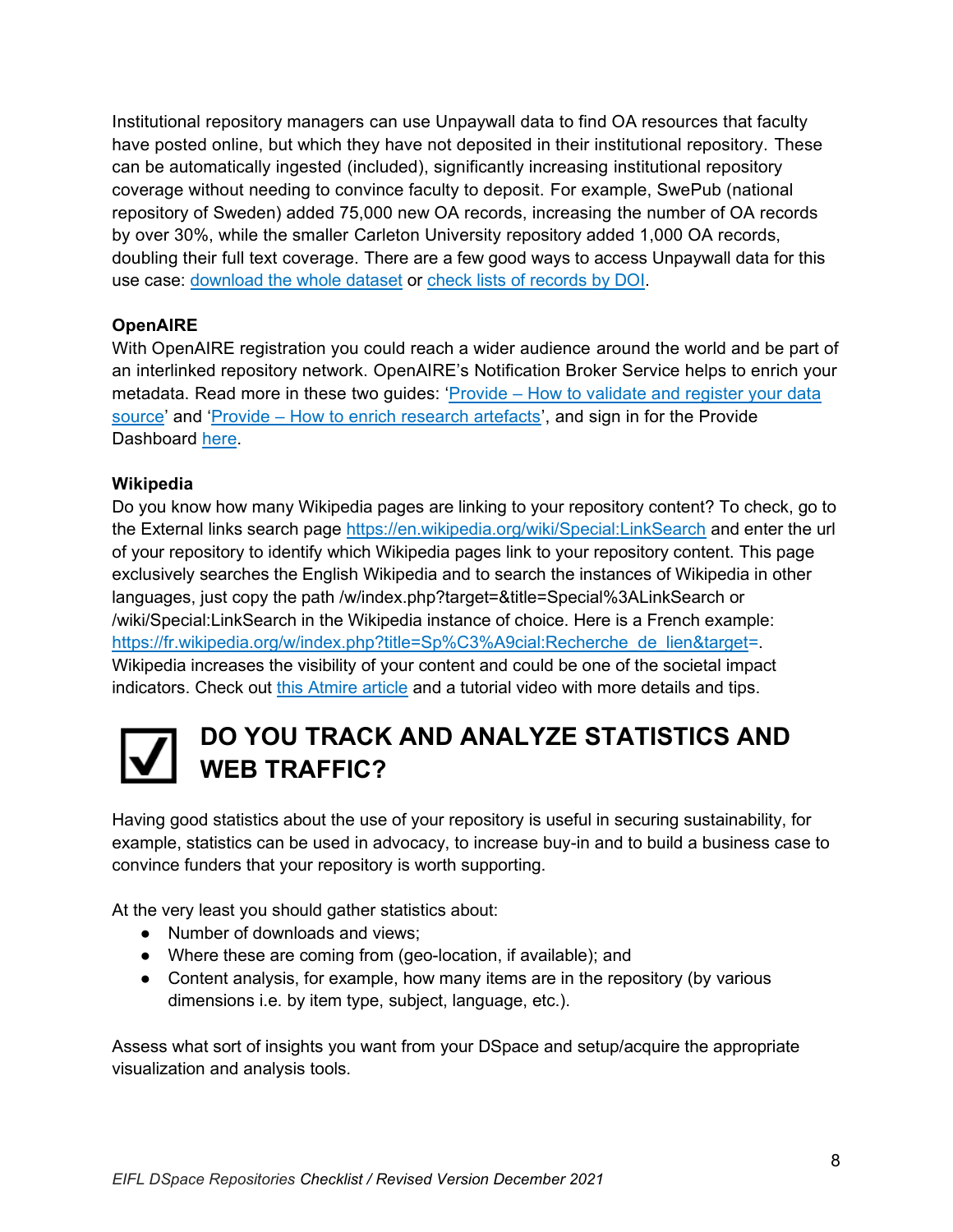DSpace provides statistics such as the number of downloads, number of items, etc. (all the data is available in the SOLR indexes – these can be queried directly as well).

Use Google Analytics (registration required) or [Matomo](https://matomo.org/) (an open source web analytics) to collect information about site visits. Standard Google Analytics (JavaScript based) has limitations in capturing downloads.

In DSpace 5 and subsequent versions of DSpace, there is integration with Google Analytics via Google Analytics API. Google Analytics statistics are therefore accessible in DSpace – but you will need to configure DSpace to make this happen. See how to [configure DSpace here.](https://wiki.duraspace.org/display/DSDOC6x/DSpace+Google+Analytics+Statistics)

To enable visits tracking, you will need to acquire a Google Analytics Key from Google – see Google Webmaster Tools. Add the key to the DSpace configuration in dspace.cfg under the setting jspui.google.analytics.key=UAXXXXXX-X (for JSPUI) or xmlui.google.analytics.key=UA-XXXXXX-X (for XMLUI) by replacing the UAXXXXXX-X with the key you will be given by Google Analytics. The statistics can be viewed on the Google Analytics web application a[t](http://www.google.com/analytics/) [http://www.google.com/analytics/.](http://www.google.com/analytics/)

You can also consider the following for tracking content usage:

- Th[e](https://www.atmire.com/modules/content-usage-analysis-for-dspace) [Content Usage Analysis module](https://www.atmire.com/modules/content-usage-analysis-for-dspace) that gives you the tools to measure and report on the usage, content, growth, and therefore the value of your DSpace repository – a DSpace add-on fro[m](https://www.atmire.com/) **[Atmire](https://www.atmire.com/)** (not open source);
- MyDashfrom Harvard University usage reporting system a stand-alone open source web application a[t](https://github.com/oscharvard/mydash) [https://github.com/oscharvard/mydash;](https://github.com/oscharvard/mydash)
- Altmet[r](https://plumanalytics.com/products/plumx-metrics/)ics such as those from **[Altmetric.com](https://www.altmetric.com/)** (not open source) or **[PlumX](https://plumanalytics.com/products/plumx-metrics/)** (not open source).

To get article level metrics, you could start with a free tool from Altmetric.com [–](https://www.altmetric.com/products/free-tools/bookmarklet/) [Bookmarklet for](https://www.altmetric.com/products/free-tools/bookmarklet/)  [Researchers.](https://www.altmetric.com/products/free-tools/bookmarklet/) This tool will instantly give you article-level metrics for any recent paper (written and deposited after 2011).

To measure what type of attention research output has received, you could use Altmetric [Institutional Repository badges,](https://www.altmetric.com/products/free-tools/institutional-repository-badges/) which are accessible with one click via the Altmetric donut badges and give a record of all of the original shares and mentions of an individual piece of scholarly content. These badges are freely available for academic repositories and individual researchers. Embedding them is a straightforward process and badges are customizable.

How it works:

- Altmetric has to track your repository, items must include the appropriate metadata and the repository adds the badge code to its pages.
- Altmetric support a wide range of identifiers, including DOIs, PubMed Ids, ISBNs, Handles, arXiv Ids, ADS Ids, SSRN Ids, RePEC Ids, ClinicalTrials.gov records, URLs…so you can track attention gathered by items that have no DOI, if you like.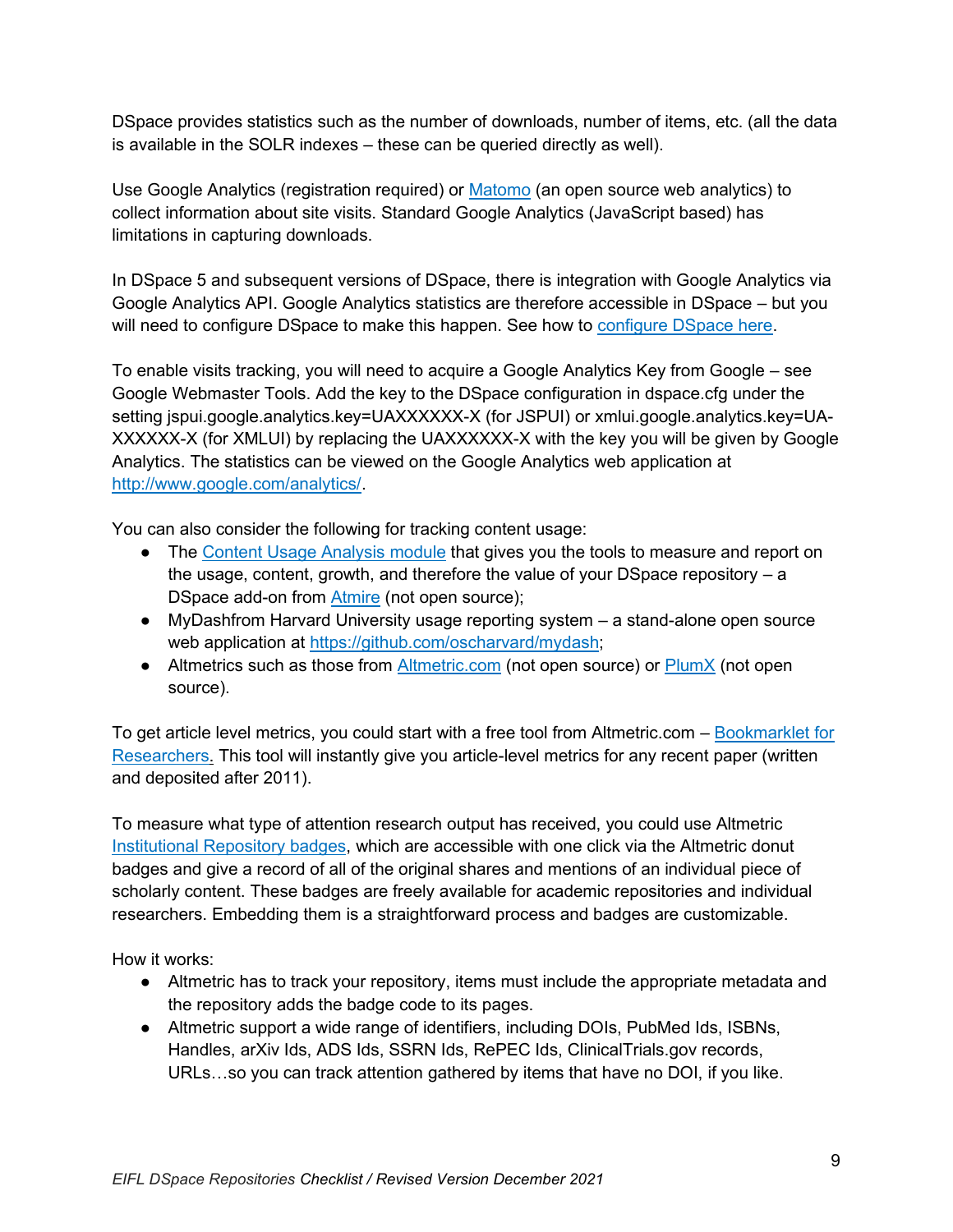See more details [here.](https://help.altmetric.com/support/solutions/articles/6000241748-adding-badges-to-an-institutional-repository)

To find out about the integration of altmetrics at DIGITAL.CSIC, the institutional repository of the Spanish National Research Council, [see slides and recording from the EIFL](http://www.eifl.net/resources/eifl-webinar-altmetrics-and-open-peer-review-modules-repositories) webinar.

### <span id="page-9-0"></span>**DOES YOUR REPOSITORY OFFER A GOOD USER EXPERIENCE FOR SMARTPHONES AND TABLETS?**

Mirage 2 theme implements this capability by providing a distinct look for each of the three different screen sizes: mobile phone, tablet and desktop.

Find out more in this [webinar on enabling and customizing the Mirage 2 responsive XML User](http://eifl.net/resources/webinar-enabling-and-customizing-mirage-2-responsive-xmlui-dspace-repository)  [Interface for DSpace repositories.](http://eifl.net/resources/webinar-enabling-and-customizing-mirage-2-responsive-xmlui-dspace-repository)

### <span id="page-9-1"></span>**DOES YOUR REPOSITORY HAVE A POLICY?**

It is important for your own academic community, and the international community, to know what your repository is about. A comprehensive OA repository policy will help people to get to know your repository, understand how it works, and make it more visible.

Your institutional OA repository policy should define the overall vision and aims of the repository, and include a content policy that describes accepted types of content; a submission policy; access, use and reuse policy for content and metadata, including a deposit and re-use licence; take-down policy, and a preservation policy.

When you have a publicly stated OA repository policy for the permitted re-use of deposited items, it simplifies matters for organizations wishing to provide content aggregation and indexing services, which in turn increases the visibility and impact of the repositories.

Use RePol - Repository Policy Generator at [https://repol.ni4os.eu](https://repol.ni4os.eu/) to draft your policy (more information about this tool is in [this EIFL's webinar](https://eifl.net/resources/eifl-webinar-repol-repository-policy-generator-and-shareyourpaperorg)).

If you have doubts about publisher copyright policies and permissions for uploading content in repositories, check [Sherpa Romeo](https://v2.sherpa.ac.uk/romeo/) online resource that aggregates and analyses publisher OA policies from around the world and provides summaries of publisher copyright and OA archiving policies on a journal-by-journal basis. You could also use **Shareyourpaper.org** to automate repository deposit workflows for journal articles (more details are in [this webinar\)](https://eifl.net/resources/eifl-webinar-how-use-shareyourpaperorg-automate-repository-deposit-workflows-journal).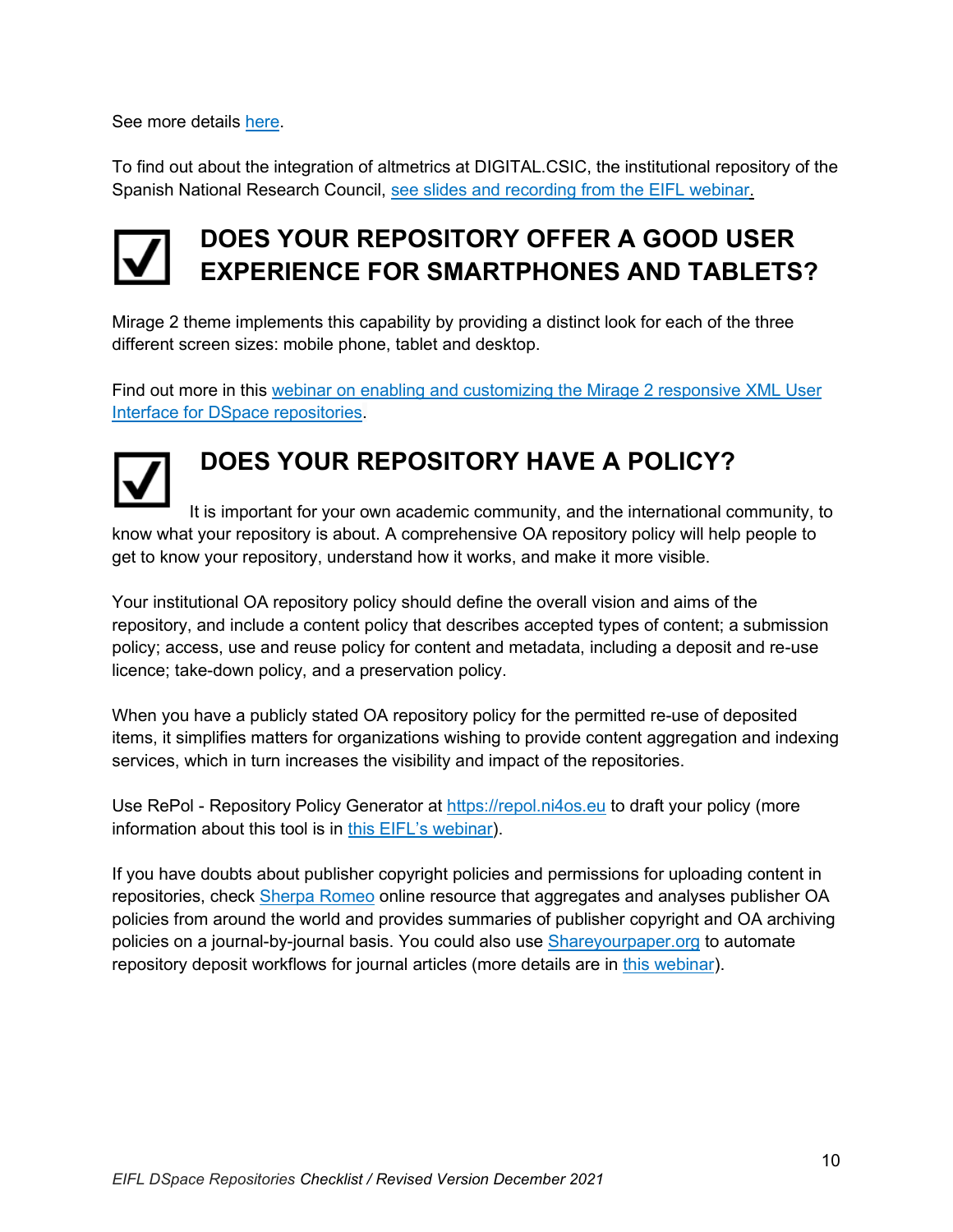### <span id="page-10-0"></span>**HAVE YOU APPLIED THE RIGHT LICENCE TO YOUR REPOSITORY?**

Apply the right licence to your repository. One of the best licences you can use for your repository is a [Creative Commons Attribution 4.0 International Licence](https://creativecommons.org/licenses/by/4.0/) (CC BY 4.0), specifying that "unless otherwise noted, this repository is under a CC BY 4.0 licence".

OpenAIRE [recommends](https://www.openaire.eu/making-your-repository-open) using a CC BY 4.0 licence as a repository licence for the following reasons:

- Creative Commons licences are internationally recognized, well-established, and both human-readable and machine-readable;
- CC BY 4.0 licences meet the definition of 'open access' as defined in the Budapest, Bethesda, and Berlin declarations on open access;
- CC BY 4.0 is one of the most compatible licences for interoperability purposes.

[COAR Community Framework for Good Practices in Repositories](https://www.coar-repositories.org/coar-community-framework-for-good-practices-in-repositories/) recommends that metadata in a repository are available under a Creative Commons Public Domain License and are available for download in a standard bibliographic format.

### <span id="page-10-1"></span>**HAVE YOU INTEGRATED ORCID IN YOUR REPOSITORY?**

[ORCID](https://orcid.org/) (Open Researcher and Contributor ID) is a non-proprietary alphanumeric code to uniquely identify scientific and other academic authors. The ORCID integration adds ORCID compatibility to the existing solutions for authority control in DSpace.

More information and integration tips:

[http://wiki.lib.sun.ac.za/index.php/SUNScholar/Researcher\\_Identification/5.X/ORCID](http://wiki.lib.sun.ac.za/index.php/SUNScholar/Researcher_Identification/5.X/ORCID) an[d](https://wiki.duraspace.org/display/DSDOC6x/ORCID+Integration) [https://wiki.duraspace.org/display/DSDOC6x/ORCID+Integration.](https://wiki.duraspace.org/display/DSDOC6x/ORCID+Integration)

Read more about DSpace 7 ORCID integration [here.](https://wiki.lyrasis.org/display/DSDOC7x/ORCID+Integration) And find practical advice, ideas and tips for repository managers on ORCID and repository integrations in [this webinar.](https://eifl.net/resources/webinar-orcid-and-repository-integrations)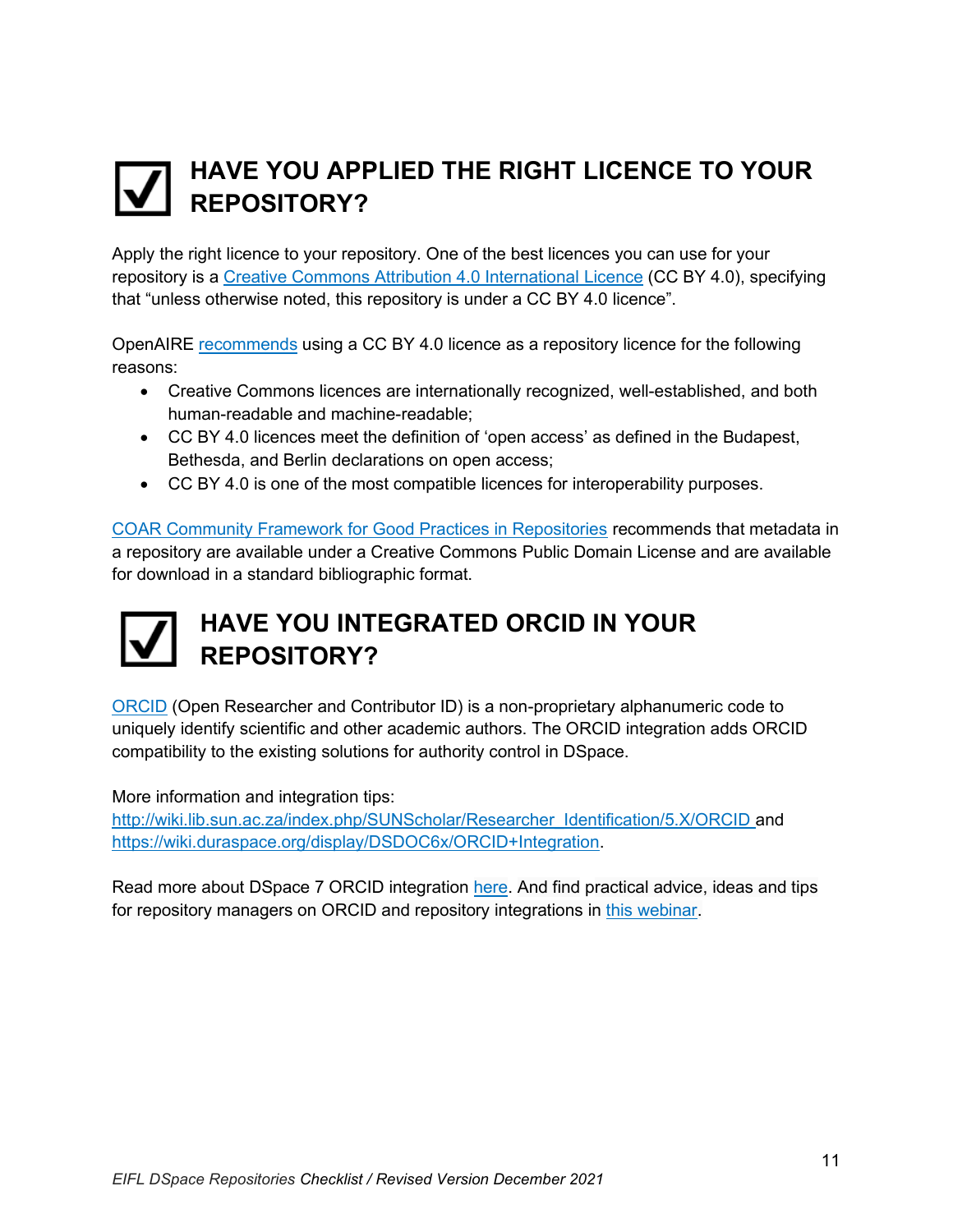### <span id="page-11-0"></span>**APPENDIX 1**

### **GOLDEN RULES FOR REPOSITORY MANAGERS FROM BASE**

BASE has compiled a useful list of [golden rules](https://www.base-search.net/about/en/faq_oai.php) that will help you optimize your repository discoverability. Please see some of them below.

#### • **Functioning OAI interface**

Your OAI interface is freely accessible, stable and constantly responding. The request for ListRecords in oai dc format returns results without a timeout or output error. You should check the functionality of your OAI interface at regular intervals, e.g. using a browser. If your OAI interface does not function correctly, it is not possible to index your repository.

#### • **Contact Persons**

In the Identify data of your OAI interface, an e-mail address is specified in the adminEmail field, which can be used to contact the technical operator of the OAI interface. An e-mail address is available on the homepage of your repository, which guarantees direct contact.

#### • **Character encoding**

All content exposed via your OAI interface (title, creator, abstracts) is encoded in [UTF-8.](https://de.wikipedia.org/wiki/UTF-8)

#### • **URL of the publication <dc:identifier>**

Each record contains a working URL in the field <dc:identifier> (starting with http:, https: or doi). Provide persistent identifiers (DOI, handle, URN) that will continue to function even if the server is relocated and the URL is changed. Especially for DSpace installations the handle has to be configured, otherwise it will lead to a "dummy-URL" (handle.net/123456789), which generates an error message. Code Examples <dc:identifier>http://hdl.handle.net/10760/12746</dc:identifier> <dc:identifier>https://doi.org/10.1108/07378830610715473</dc:identifier> <dc:identifier>doi:10.1108/07378830610715473</dc:identifier>

#### • **Title <dc:title>**

Enter the title in the <dc:title> field as in the original. If the publication has several titles (e.g. in different languages), repeat the field.

Code Example <dc:title>Advanced calculus: student handbook</dc:title>

#### • **Publication date <dc:date>**

Each record should contain in the <dc:date> field the publication year or date of the document in [ISO 8601](https://en.wikipedia.org/wiki/ISO_8601) format (according to the [Gregorian calendar\)](https://en.wikipedia.org/wiki/Gregorian_calendar). The field <dc:date> should only be filled once. If there is no concrete publication date, estimate. Inaccurate data such as 17th century should be given as 1650.

Code Examples